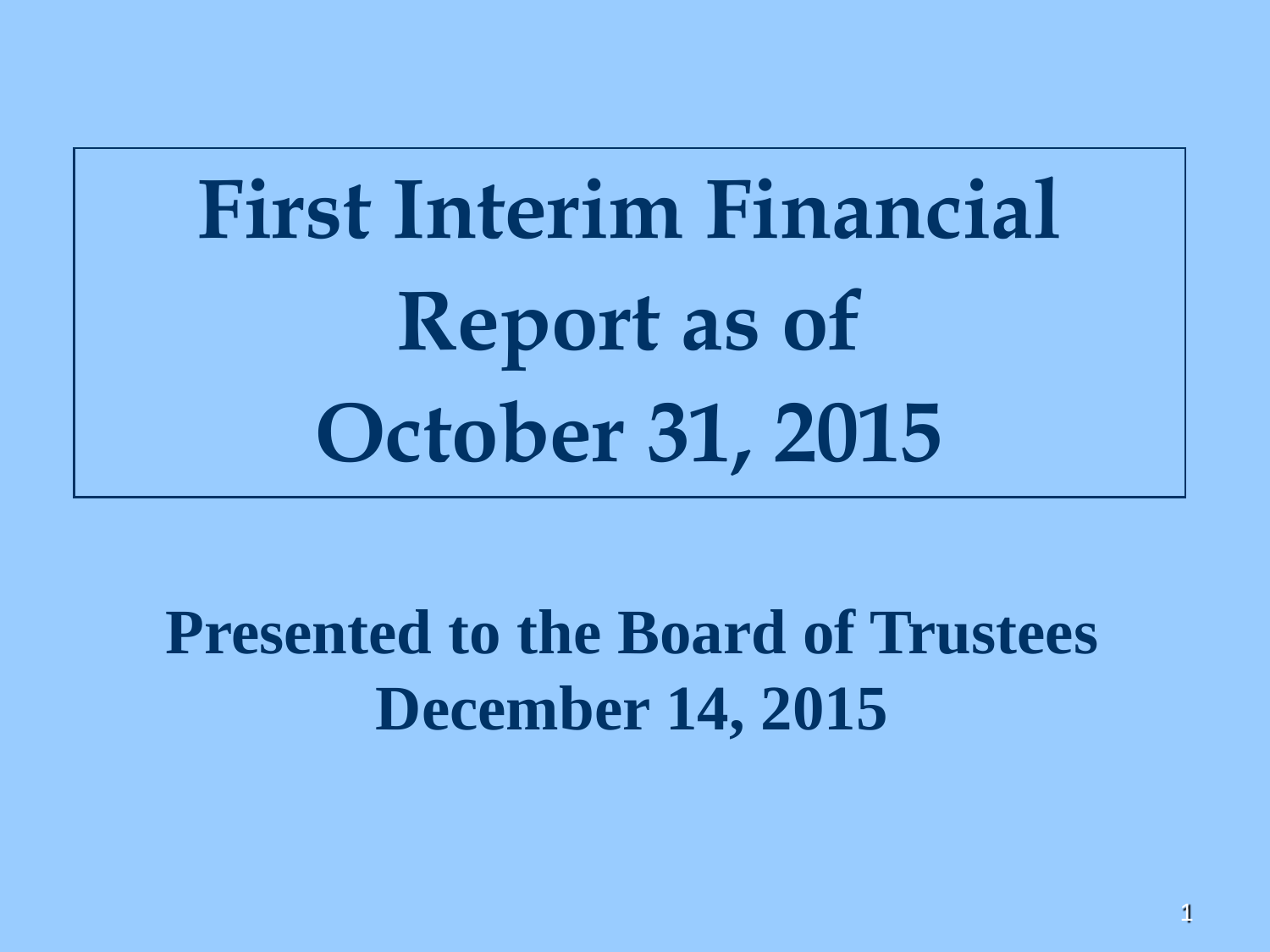### **2015/16 First Interim Assumptions General Fund Revenue**

- **State intention to fully restore districts to "pre-recession" levels (plus COLA) by 2021**
- **"Target" entitlement per ADA is \$8,209 (average), or an additional \$2.3 million by 2021**
- **District is 91% funded as of 2015/16**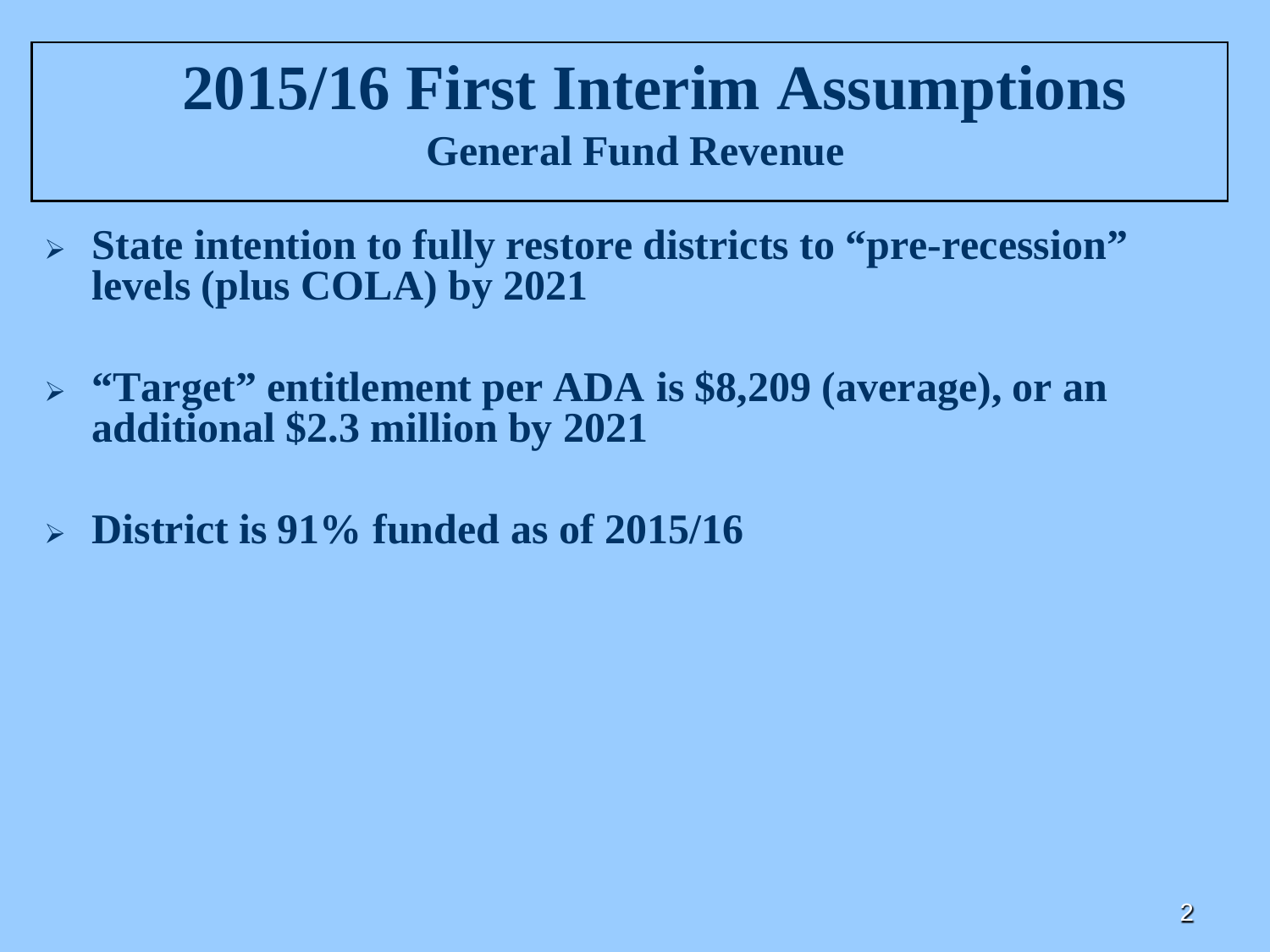### **2015/16 First Interim Assumptions General Fund Revenue**

- **Local Control Funding Formula (LCFF)**
	- **2014/15 amount per ADA = \$6,649 (average)**
	- **2015/16 amount per ADA = \$7,456 (average)**
	- **Increase of 12.14%, or \$2,200,000 (\$715,000 are "Supplemental" Funds)**
	- **"Supplemental" Funds for targeted students of approximately \$1,300,000 will grow to approximately \$1,900,000 by 2021 (estimated full funding year)**
	- **ADA: 3,099.80 (4 ADA less than 2014/15 ADA)**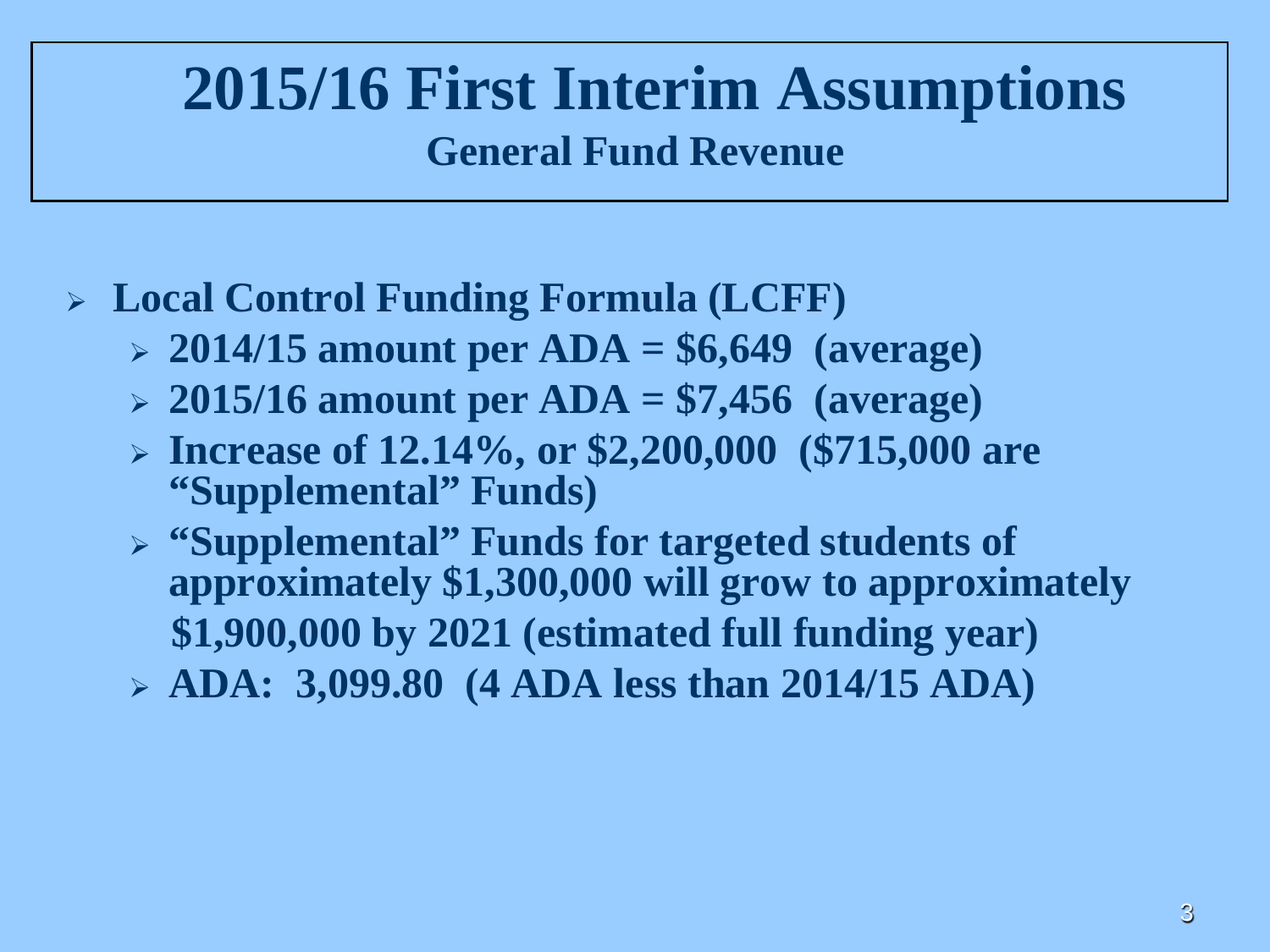# **2015/16 Revenue**

|                            | Adopted                    |            |                            | First Interim |                            |           |
|----------------------------|----------------------------|------------|----------------------------|---------------|----------------------------|-----------|
|                            | <b>Budget</b>              |            |                            | <b>Budget</b> | Change                     |           |
| L.C.F.F.                   | $\boldsymbol{\mathsf{\$}}$ | 23,189,041 | $\boldsymbol{\mathsf{S}}$  | 23,129,917    | $\boldsymbol{\mathsf{\$}}$ | (59, 124) |
| <b>Federal Revenue</b>     | \$                         | 1,119,181  | $\boldsymbol{\mathsf{\$}}$ | 1,467,235     | $\boldsymbol{\S}$          | 348,054   |
| <b>Other State Revenue</b> | $\boldsymbol{\mathsf{\$}}$ | 2,759,289  | $\boldsymbol{\mathsf{S}}$  | 2,768,994     | $\boldsymbol{\S}$          | 9,705     |
| Other Local Revenue        | \$                         | 1,739,155  | $\boldsymbol{\mathsf{S}}$  | 1,709,124     | \$                         | (30,031)  |
| Interfund Transfer In      | $\boldsymbol{\mathsf{\$}}$ | $\theta$   | $\boldsymbol{\mathsf{S}}$  | 0             | $\boldsymbol{\S}$          |           |
| <b>Total</b>               | \$                         | 28,806,666 | \$                         | 29,075,270    | \$                         | 268,604   |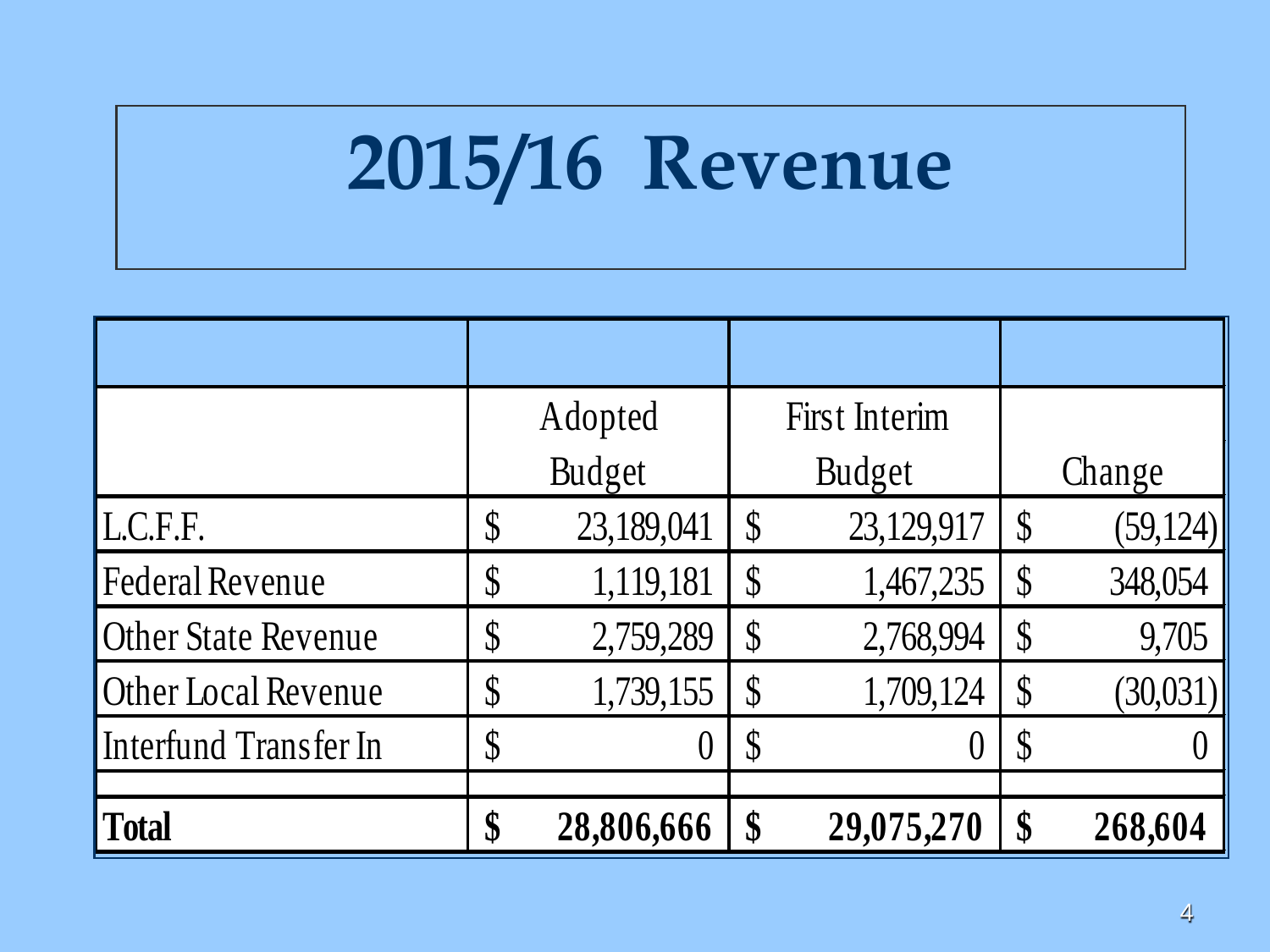**2015/16 First Interim Assumptions General Fund Revenue – Major Changes from Adopted Budget**

**LCFF -\$59,000**

- **LCFF GAP funding decrease of 1.56%**
- **Federal Revenue +\$340,000**
	- **Title I unused 2014/15 award**
	- **Title I program improvement residual**
	- **Title II unused 2014/15 award**
	- **Title III unused 2014/15 award**
	- **MAA reimbursement**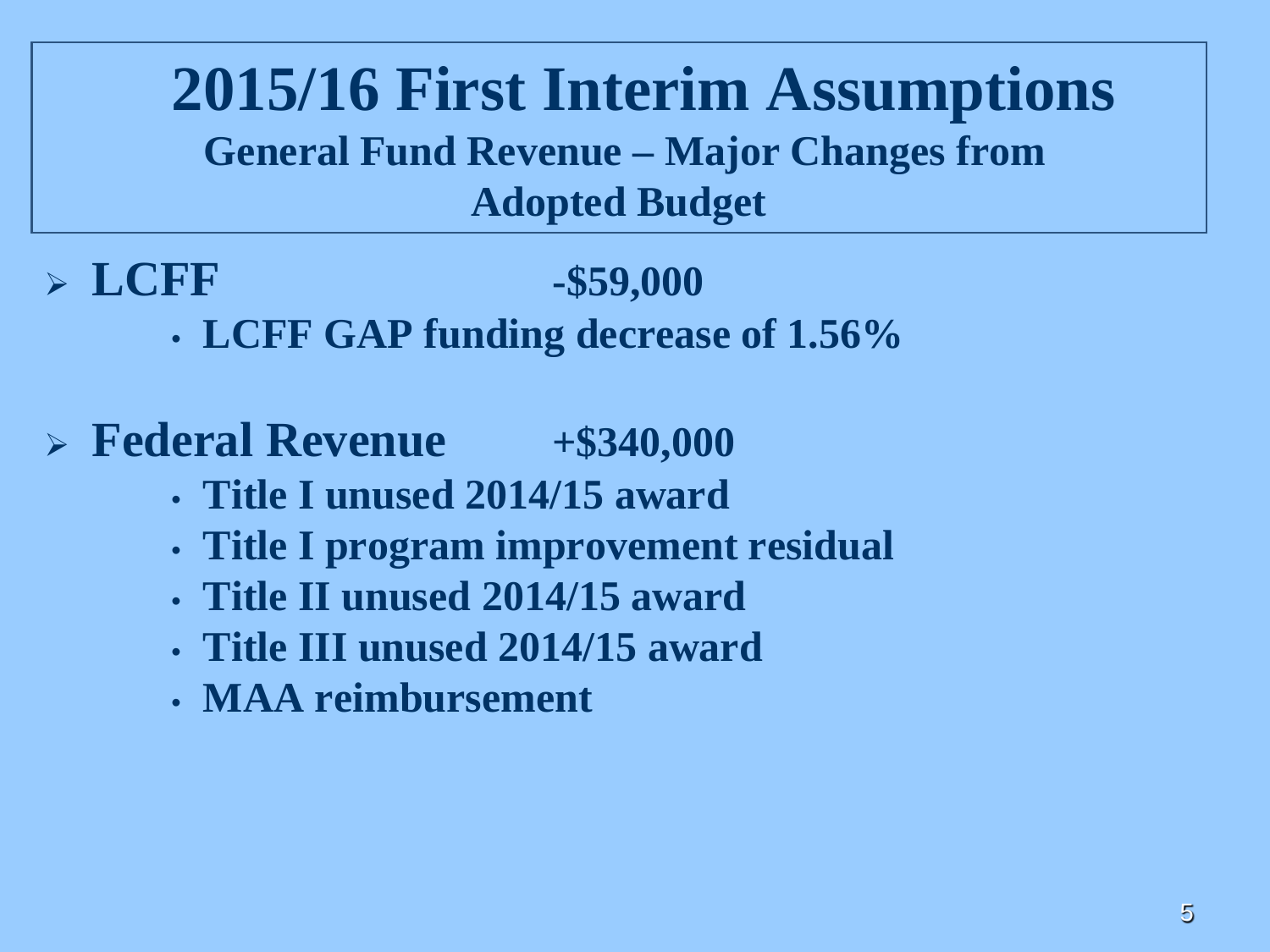**2015/16 First Interim Assumptions General Fund Revenue – Major Changes from Adopted Budget (continued)**

- **State Revenue** 50
	-
	- **-\$215,000 "One-time" Mandate Reimbursement**
	- **+\$207,000 Educator Effectiveness Grant**
- **Local Revenue -\$30,000**

• **SELPA Reimbursement for Foster Student NPS Costs (offsets with expense reduction-student moved)**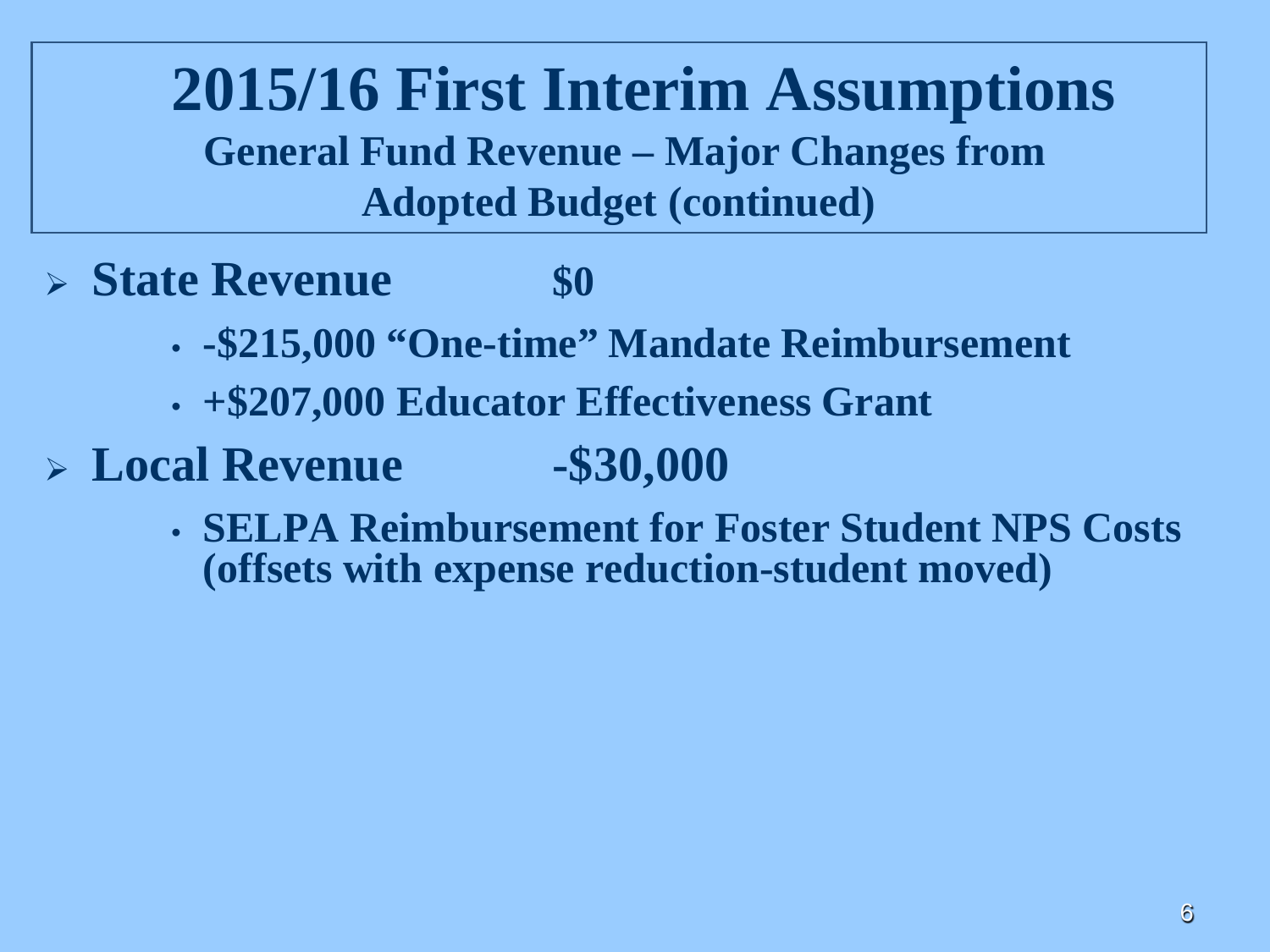## **2015/16 First Interim Assumptions General Fund Expenditures**

- **Salary**
	- **Budgeted per Board approved salary schedules**
- **Step and Column: Actuals for 2015/16**
- **Health and Welfare: Maximum medical cap \$16,791; Dental, Vision, and Life Maximum \$1,891**
- **STRS pension rate increase 1.85% (10.73% from 8.88%)**
- **PERS pension rate increase to 11.847% from 11.77%**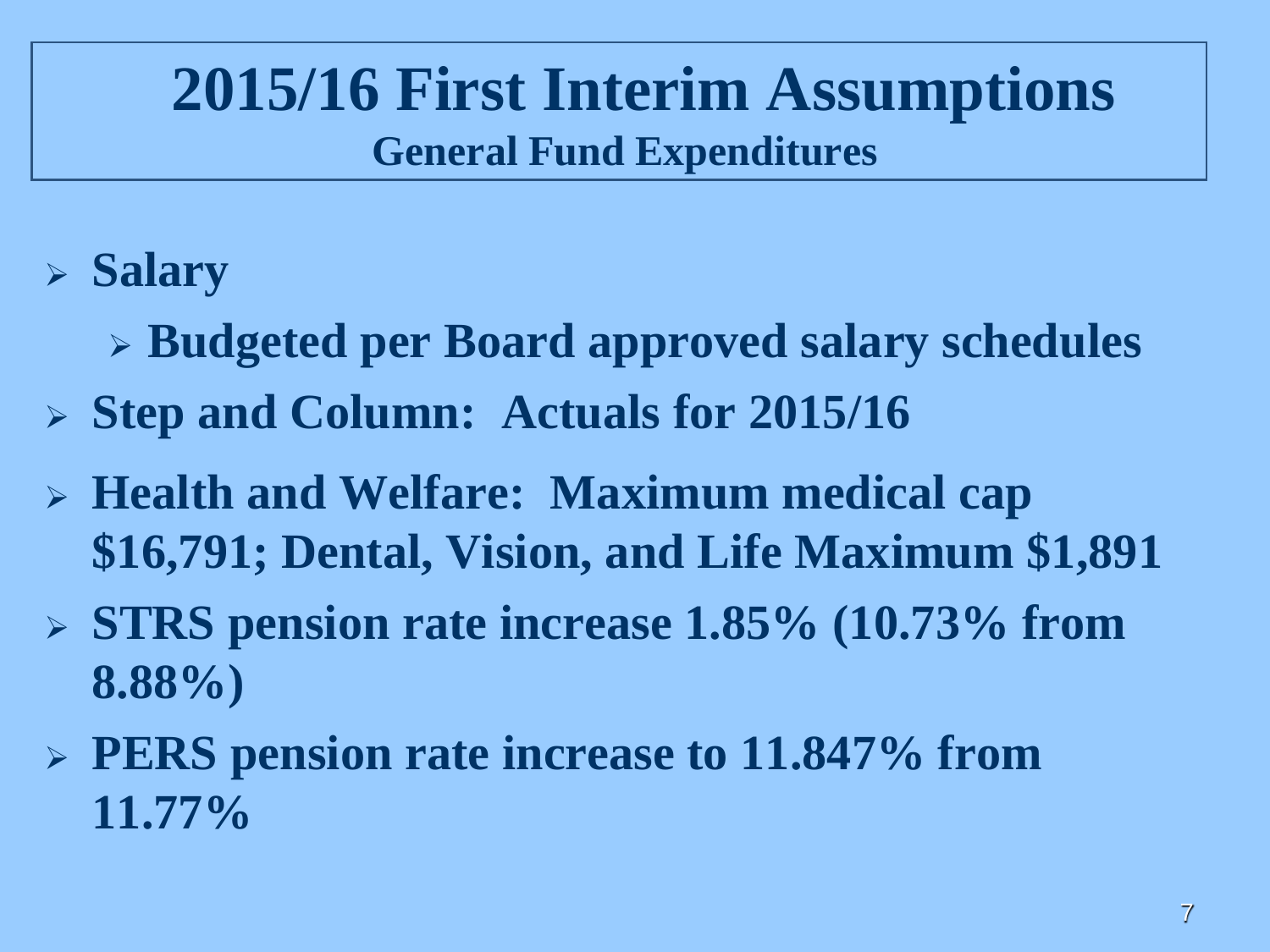## **2015/16 First Interim Assumptions General Fund Expenditures**

- **Supplies**
	- **Elementary school site budgets remain at \$66 per student and \$106 at Rancho Intermediate per student**
	- **2014/15 Restricted Carryover (\$11,188 –LEA MediCal) and unrestricted school site and school donations carryover (\$212,743) are appropriated in supply expenditure object codes**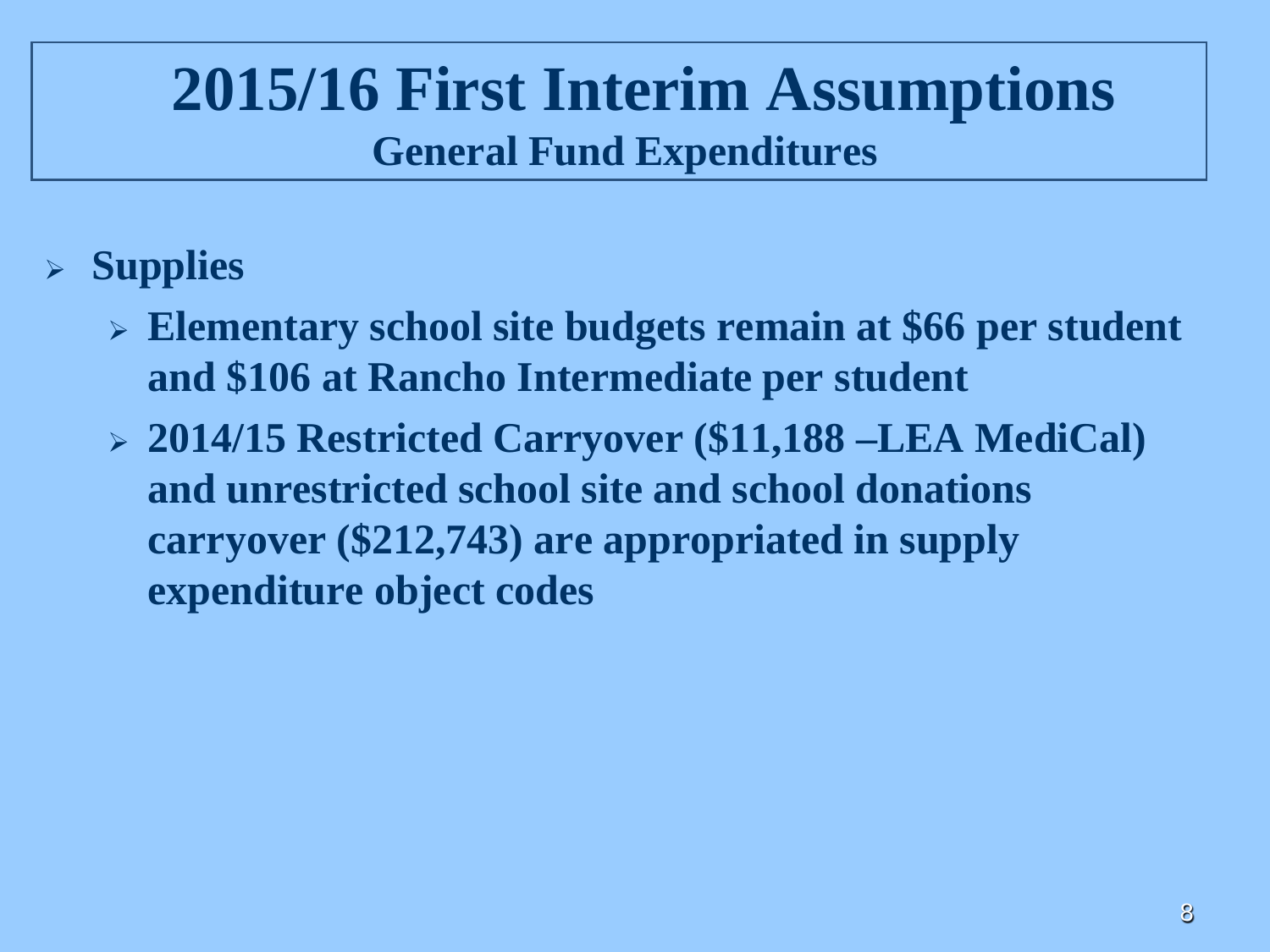# **2015/16 Expenses**

|                               | Adopted |               | <b>First Interim</b>       |            |                            |           |
|-------------------------------|---------|---------------|----------------------------|------------|----------------------------|-----------|
|                               |         | <b>Budget</b> | <b>Budget</b>              |            | Change                     |           |
| <b>Certificated Salaries</b>  | \$      | 13,367,211    | $\boldsymbol{\mathsf{\$}}$ | 13,671,577 | \$                         | 304,366   |
| <b>Classified Salaries</b>    | \$      | 3,906,338     | $\boldsymbol{\mathsf{\$}}$ | 4,109,028  | \$                         | 202,690   |
| <b>Employee Benefits</b>      | \$      | 6,047,618     | $\boldsymbol{\mathsf{\$}}$ | 5,963,941  | $\boldsymbol{\varphi}$     | (83, 677) |
| <b>Books &amp; Supplies</b>   | \$      | 950,314       | $\boldsymbol{\mathsf{\$}}$ | 1,640,480  | $\boldsymbol{\mathsf{\$}}$ | 690,166   |
| Services/Operating Exp.       | \$      | 2,258,251     | \$                         | 2,158,423  | $\boldsymbol{\mathsf{\$}}$ | (99, 828) |
| <b>Capital Outlay</b>         | \$      |               | \$                         | O          | \$                         |           |
| <b>Other Outgoing</b>         | \$      | 663,176       | $\boldsymbol{\mathcal{S}}$ | 727,952    | $\boldsymbol{\mathsf{\$}}$ | 64,776    |
| <b>Interfund Transfer Out</b> | \$      | (29, 400)     | $\boldsymbol{\mathcal{S}}$ | (28, 950)  | \$                         | 450       |
| <b>Total</b>                  | \$      | 27, 163, 508  | \$                         | 28,242,451 | \$                         | 1,078,943 |
|                               |         |               |                            |            |                            |           |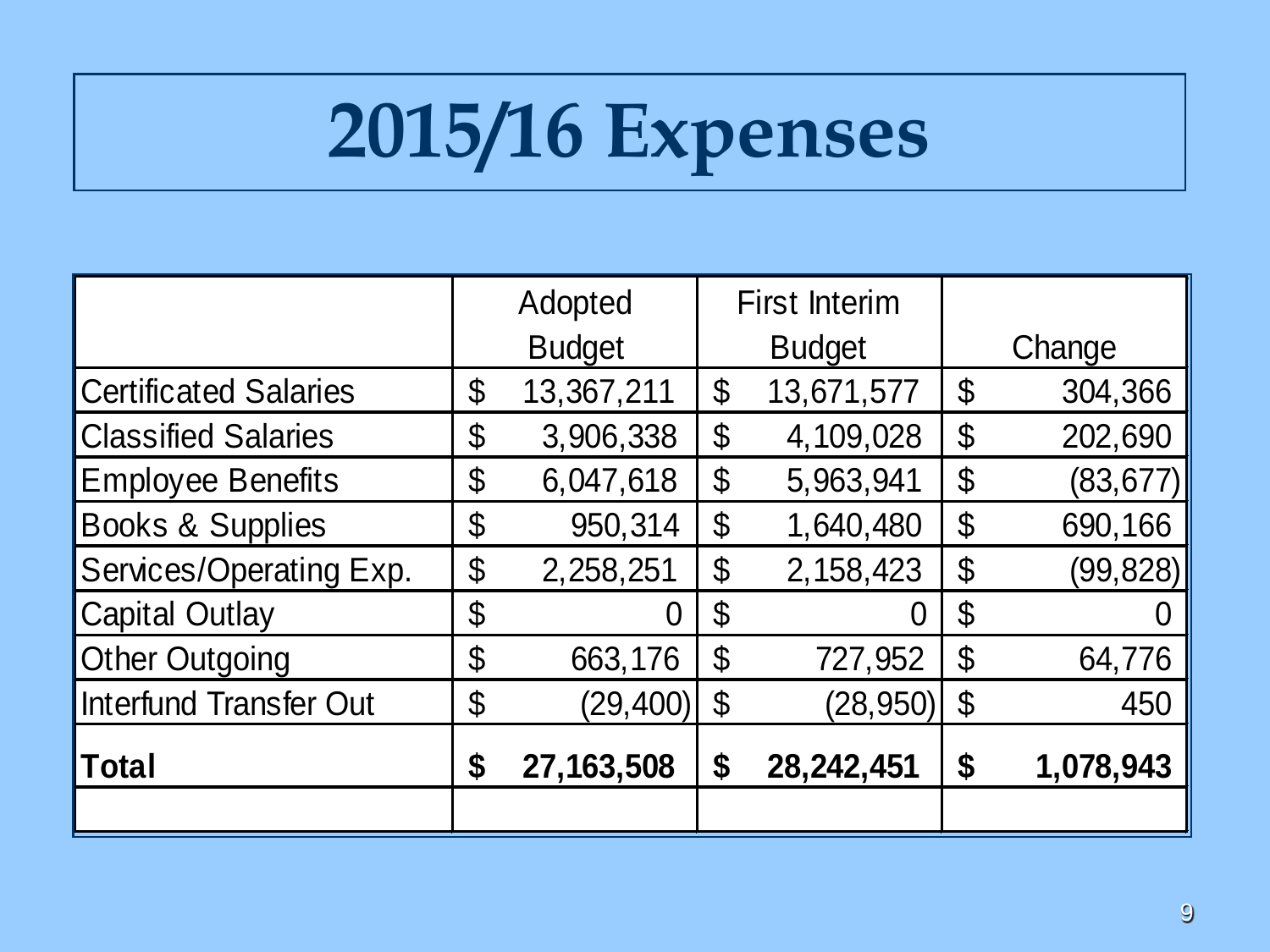### **2015/16 First Interim Assumptions General Fund Expenditures – Major Changes from Adopted Budget**

- **Certificated Salaries +\$304,000:** 
	- **Director of Curriculum**
	- **New Educator Effectiveness Grant (substitutes for release time)**
- **Classified Salaries +\$203,000** 
	- **2014/15 Retroactive 3% raise for CSEA**
	- **Director of Human Resources (5 months)**
	- **Additional temporary special ed aide support**
	- **Additional fiscal clerk temporary support**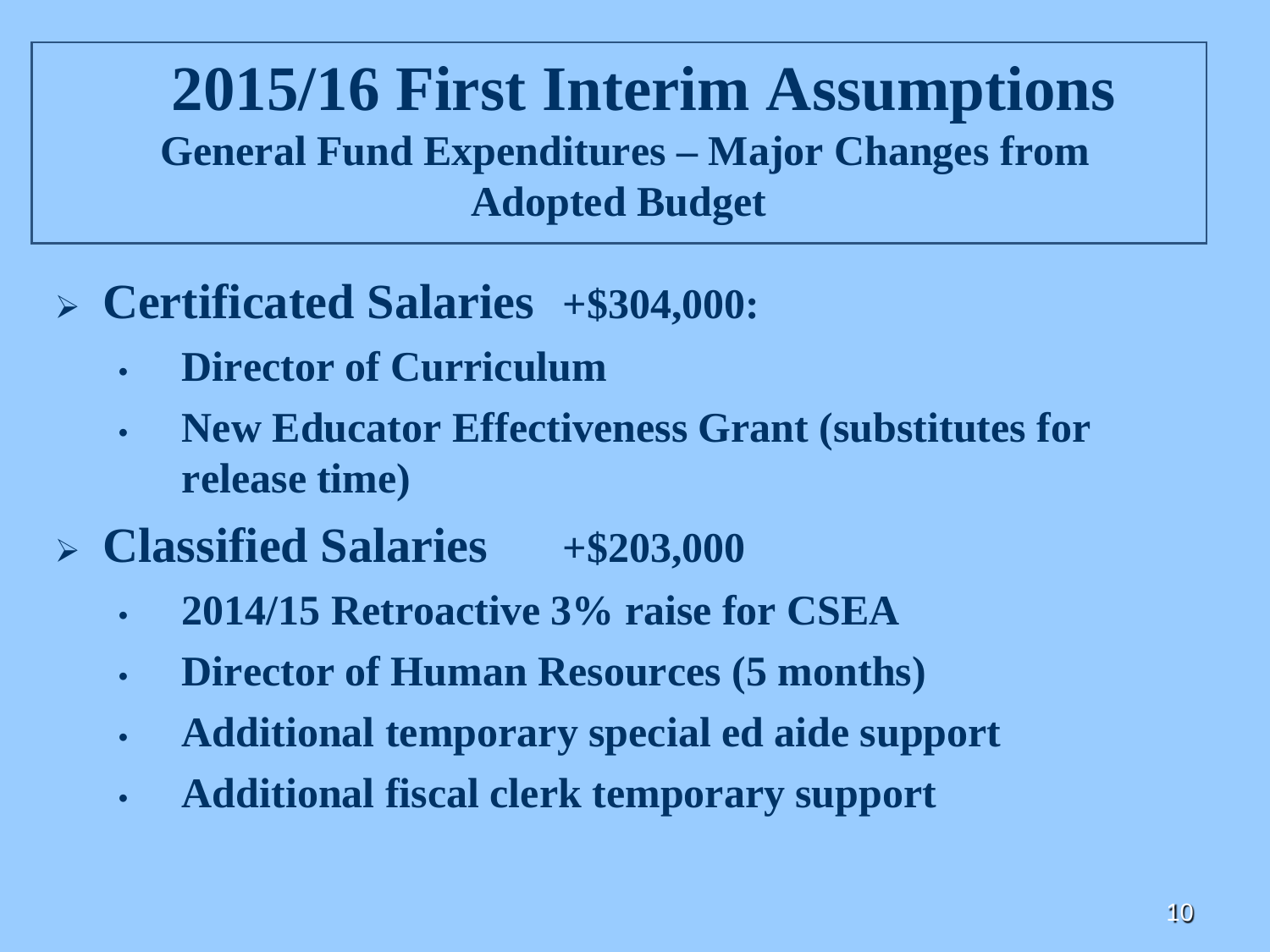### **2015/16 First Interim Assumptions General Fund Expenditures – Major Changes from Adopted Budget**

- **Statutory and Health Benefits -\$84,000**
	- **Primarily premium savings. Actual budget increases were 4.2% instead of the projected 7%.**
- **Supplies +690,000**
	- **Legal restricted prior year carryover**
	- **School site carryover**
	- **Technology Plan (from one-time reserves restricted for this purpose)**
	- **Restricted Categorical Increases (not prior year carryover)**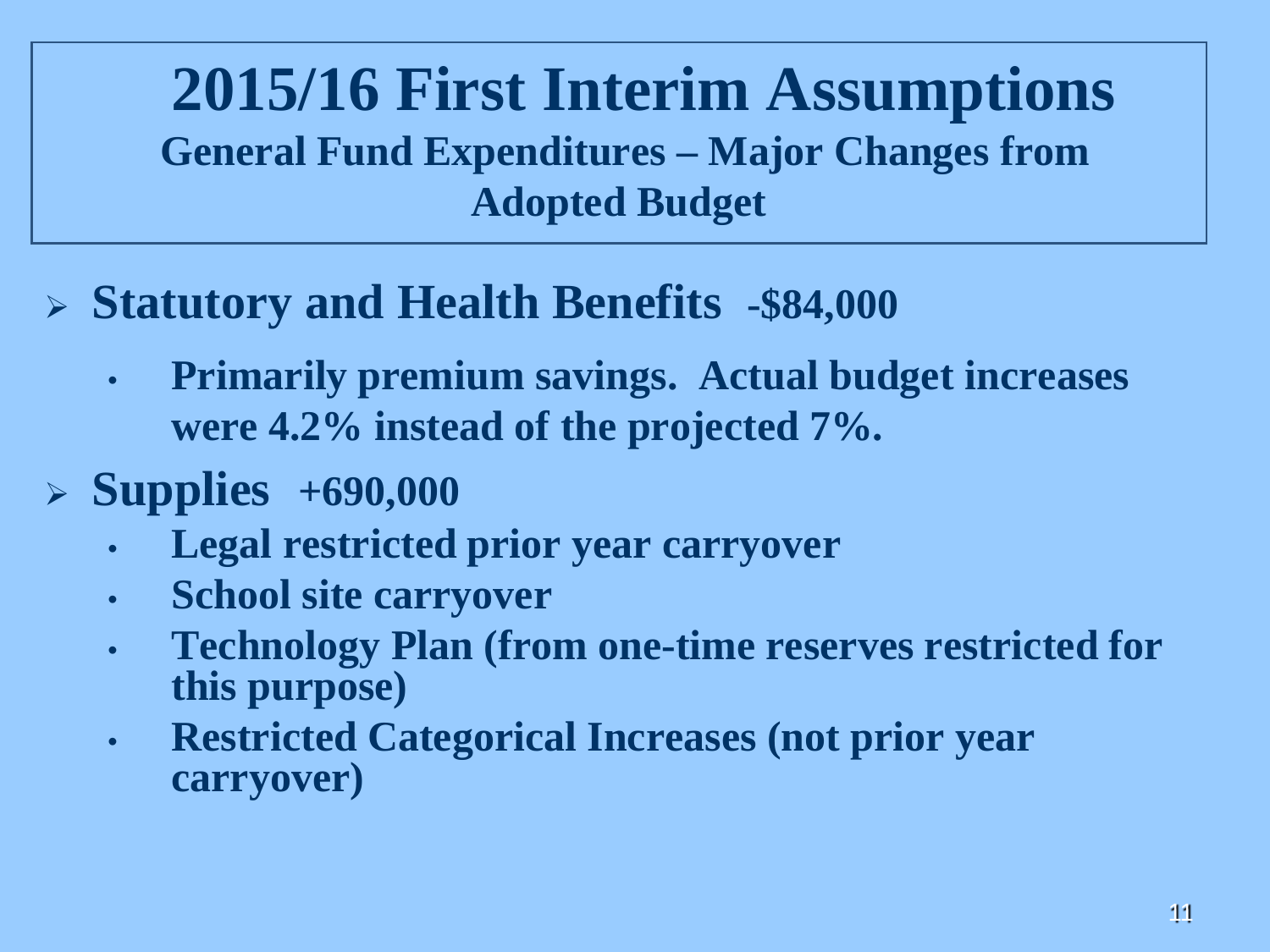### **2015/16 First Interim Assumptions General Fund Expenditures – Major Changes from Adopted Budget**

- **Services -\$100,000**
	- **Two non-public school placements no longer necessary (savings partially offset by loss of SELPA reimbursement revenue for one student)**
- **Other Outgoing +\$65,000**
	- **One non-public agency placement necessary**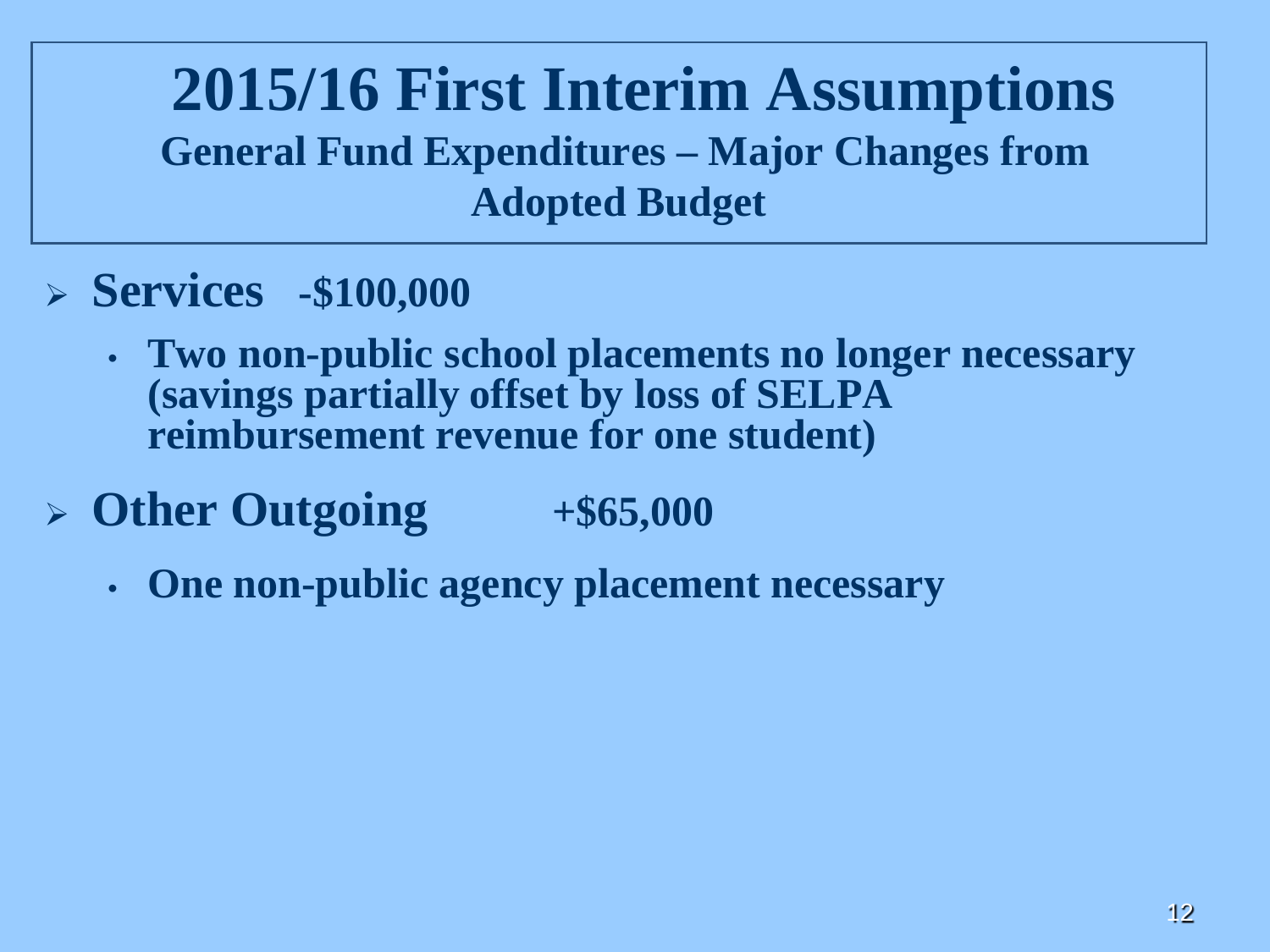## **2015/16 First Interim Assumptions General Fund Reserve**

- **Board Policy 3105 requires an additional 2% above the State minimum reserve level, when two years of stable state funding exists, to provide a buffer for cash-flow needs and if financial difficulties arise and commitments cannot be reduced**
- **The Designation For Economic Uncertainties Reserve target is at 5% in 2015/16 and future years.**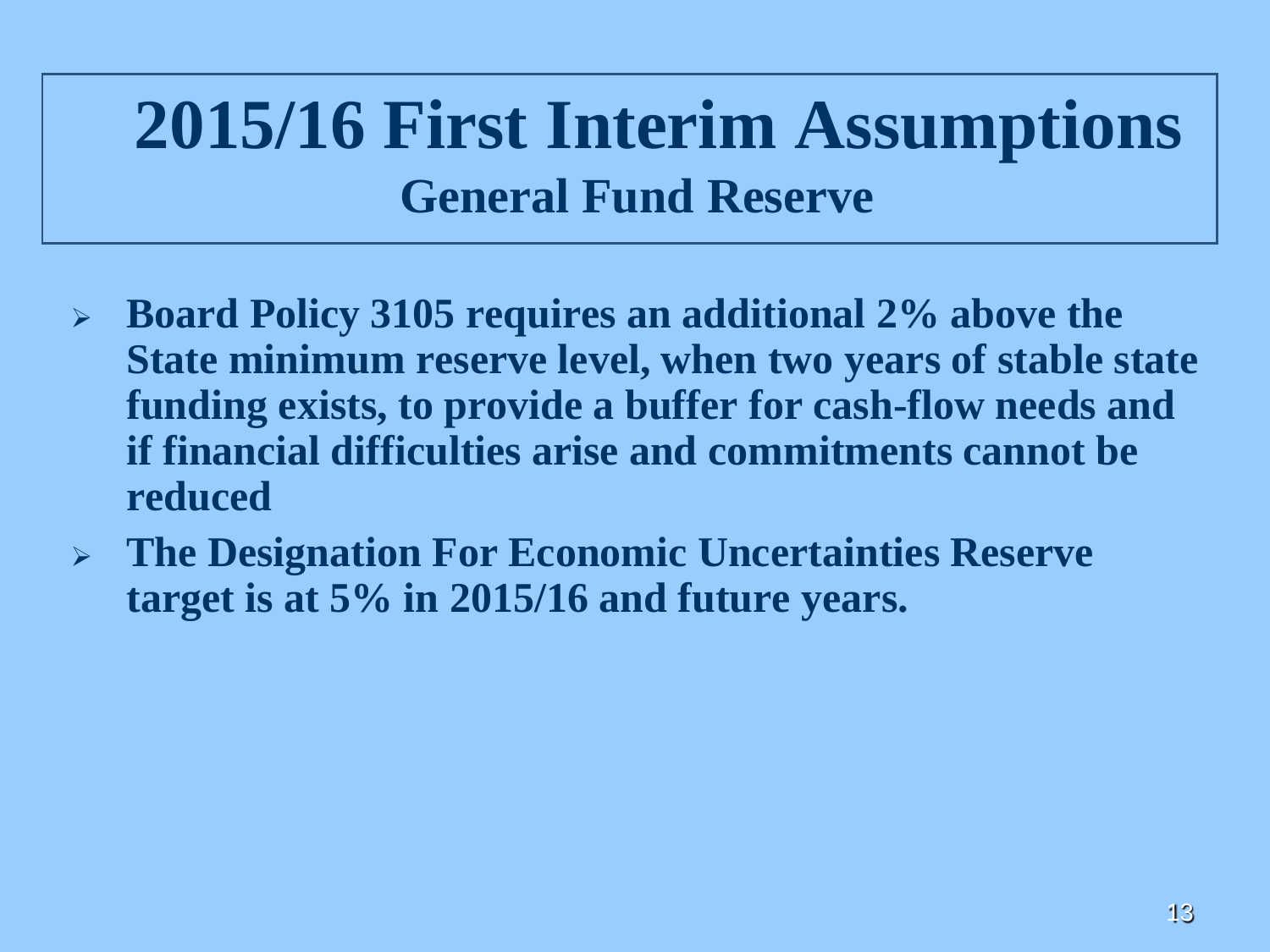**Multi-year Projections Revenue Assumptions (Subsequent Years)**

- **Local Control Funding Formula Sources:**
	- **COLA**
		- **1.60% in 2016/17**
		- **2.48% in 2017/18**
	- **Gap Funding using Department of Finance projections**
		- **35.55% in 2016/17**
		- **35.11% in 2017/18**
	- $\triangleright$  ADA

**10 ADA increase in 2016/17 due to Cameo housing project**

**0 ADA increase in 2017/18**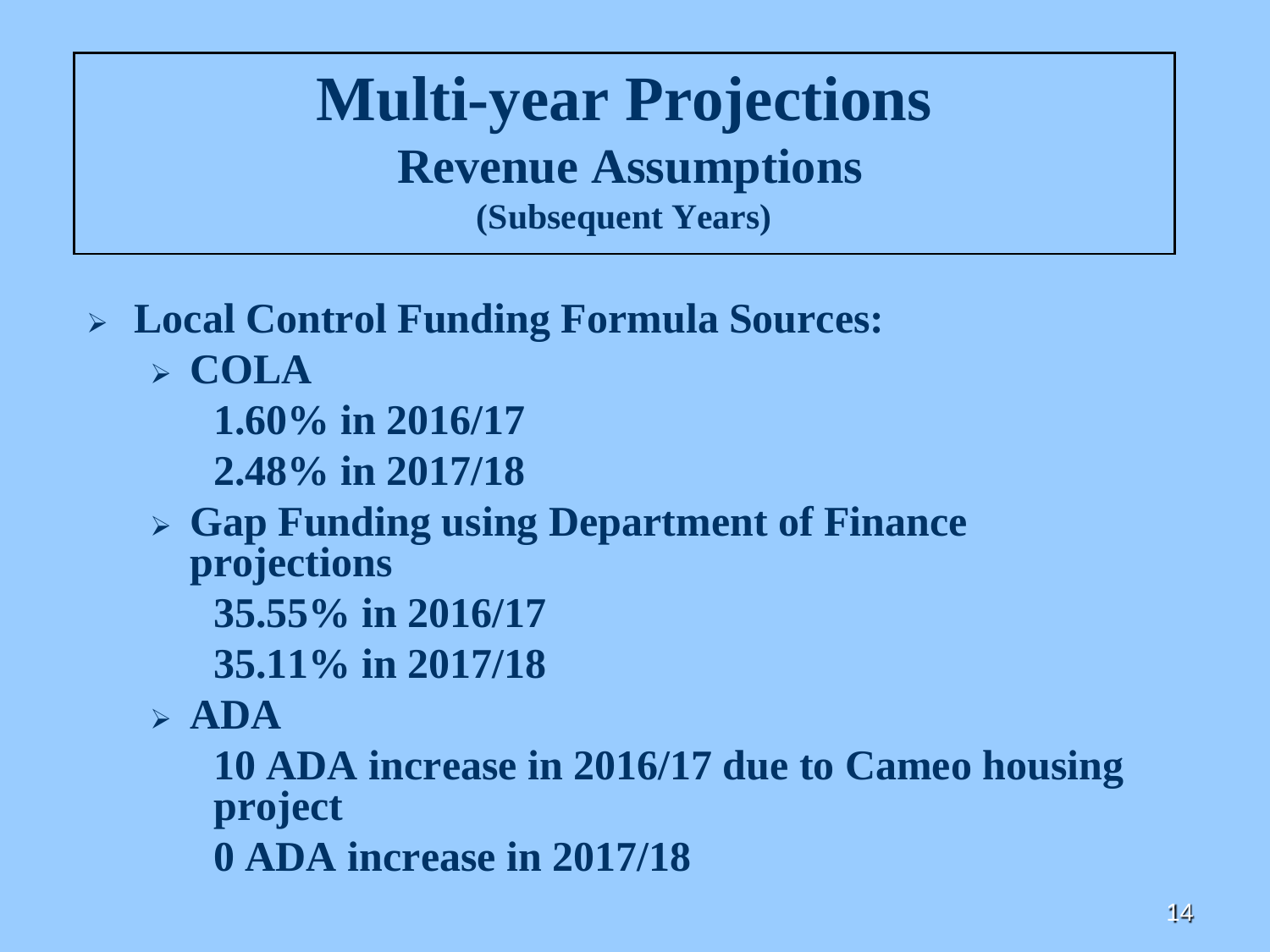**Multi-year Projections Revenue Assumptions (Subsequent Years)**

- **Educator Effectiveness Grant removed (\$207,000)**
- **Mandated Costs one-time reimbursement removed (\$1,632,000)**
- **All other revenues remain relatively constant (including Mandate Block Grant of \$87,000)**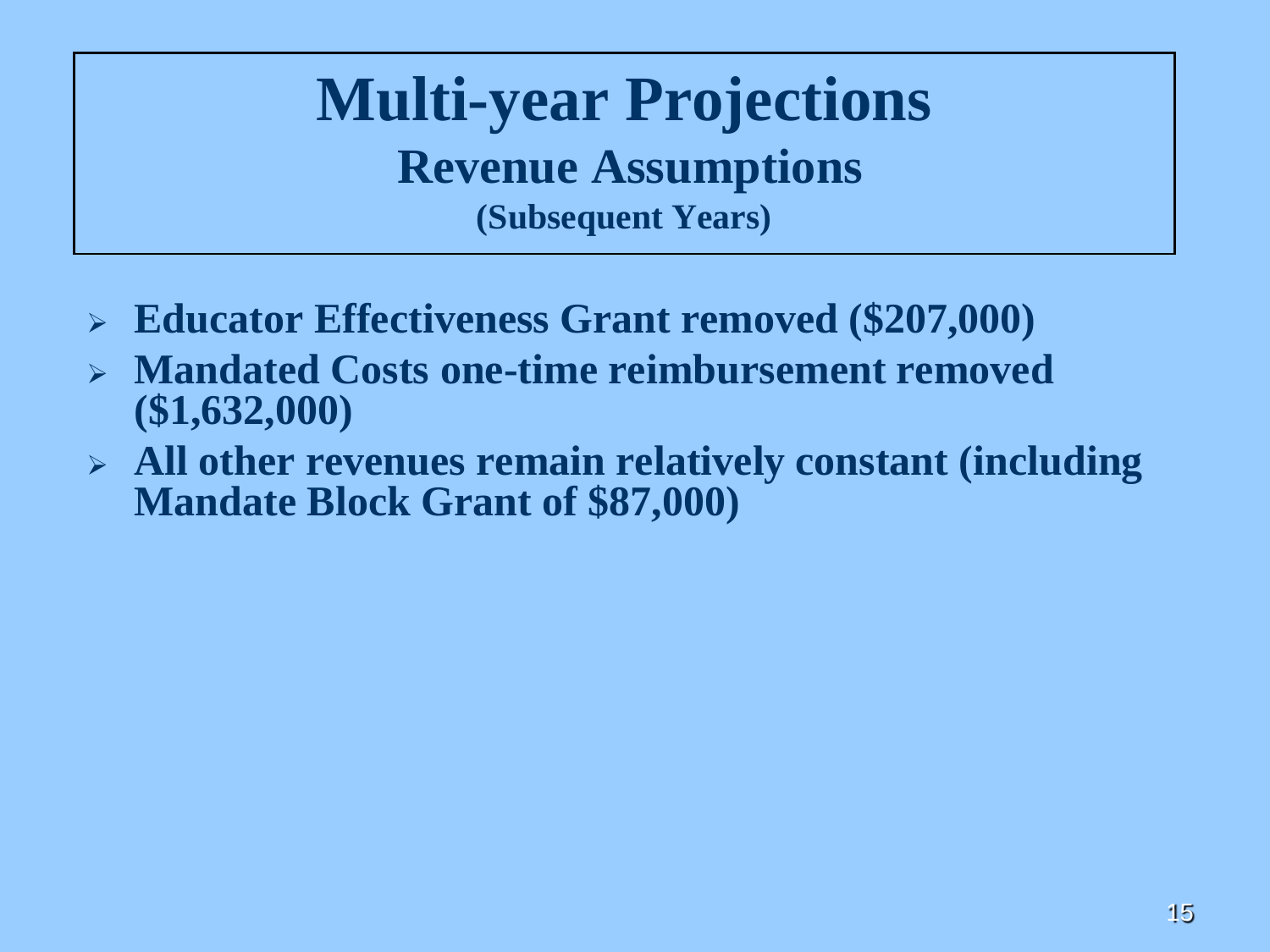#### **Multi-year Projections Expense Assumptions (Subsequent Years) 2014/15 Legal and Board restricted carryover is fully spent in 2015/16 2016/17 Salaries and Employee Benefits 1.3% Certificated step and column costs 1.2% Classified step and longevity costs 0.7% Non-unit step and longevity costs 6.0% Increase in employee health and welfare benefits LJEA step/column costs assume 1 teacher retiree savings STRS pension increase 1.85% (from 10.73% to 12.58%) PERS pension increase 1.20% (from 11.847% to 13.05%) Educator Effectiveness Grant removed (\$207,000) Expense increased by Consumer Price Index of 2.7% Special education encroachment increase \$100,000 Removal of 3 graduating non-public school students (\$75,000)**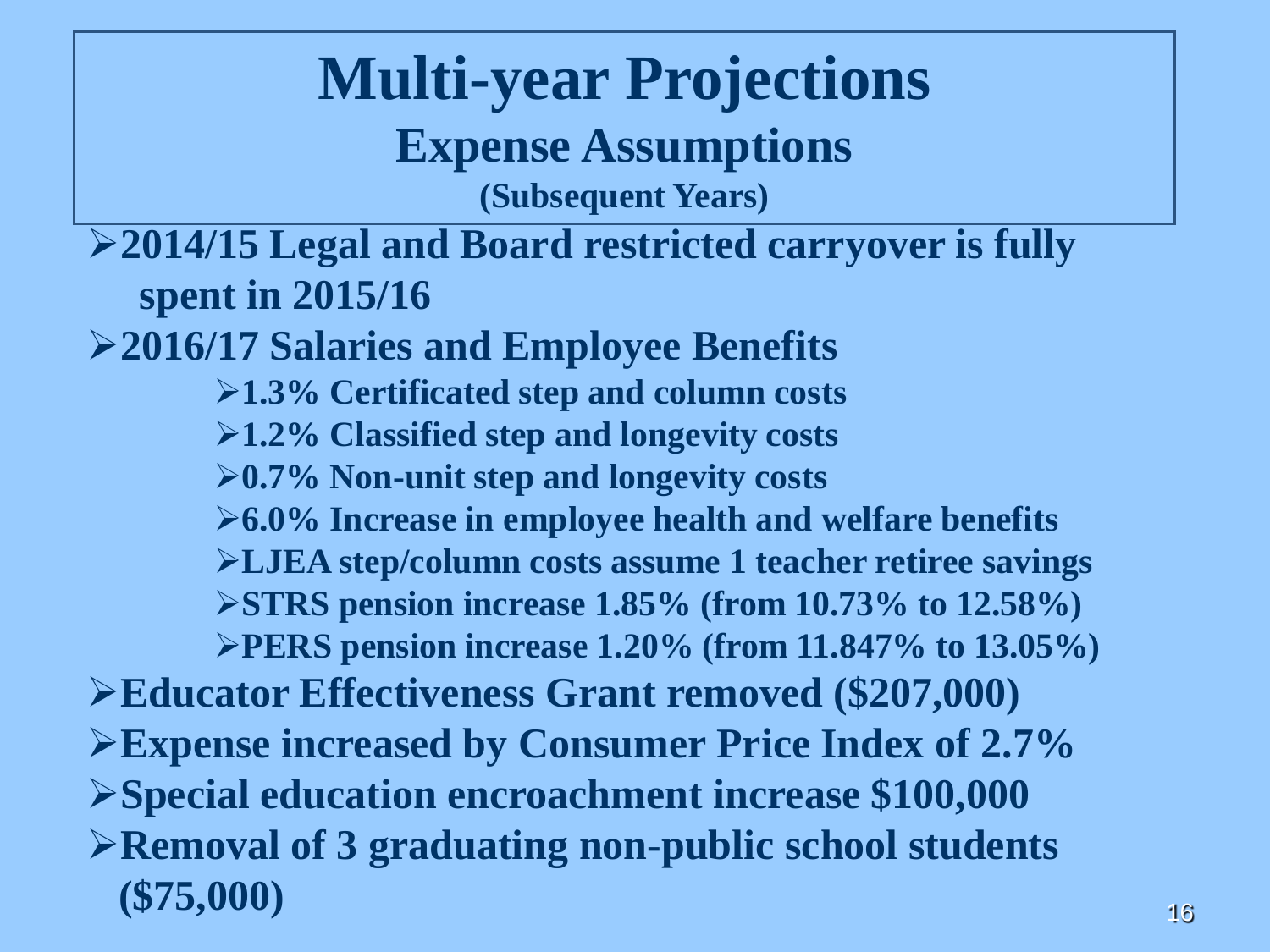**Multi-year Projections Expense Assumptions (Subsequent Years)**

**Special education encroachment increase \$100,000 Removal of 3 graduating non-public school students (\$75,000)**

**Elimination of one classified position (\$75,000 savings)**

**Technology Plan funded from reserve of \$1,015,000**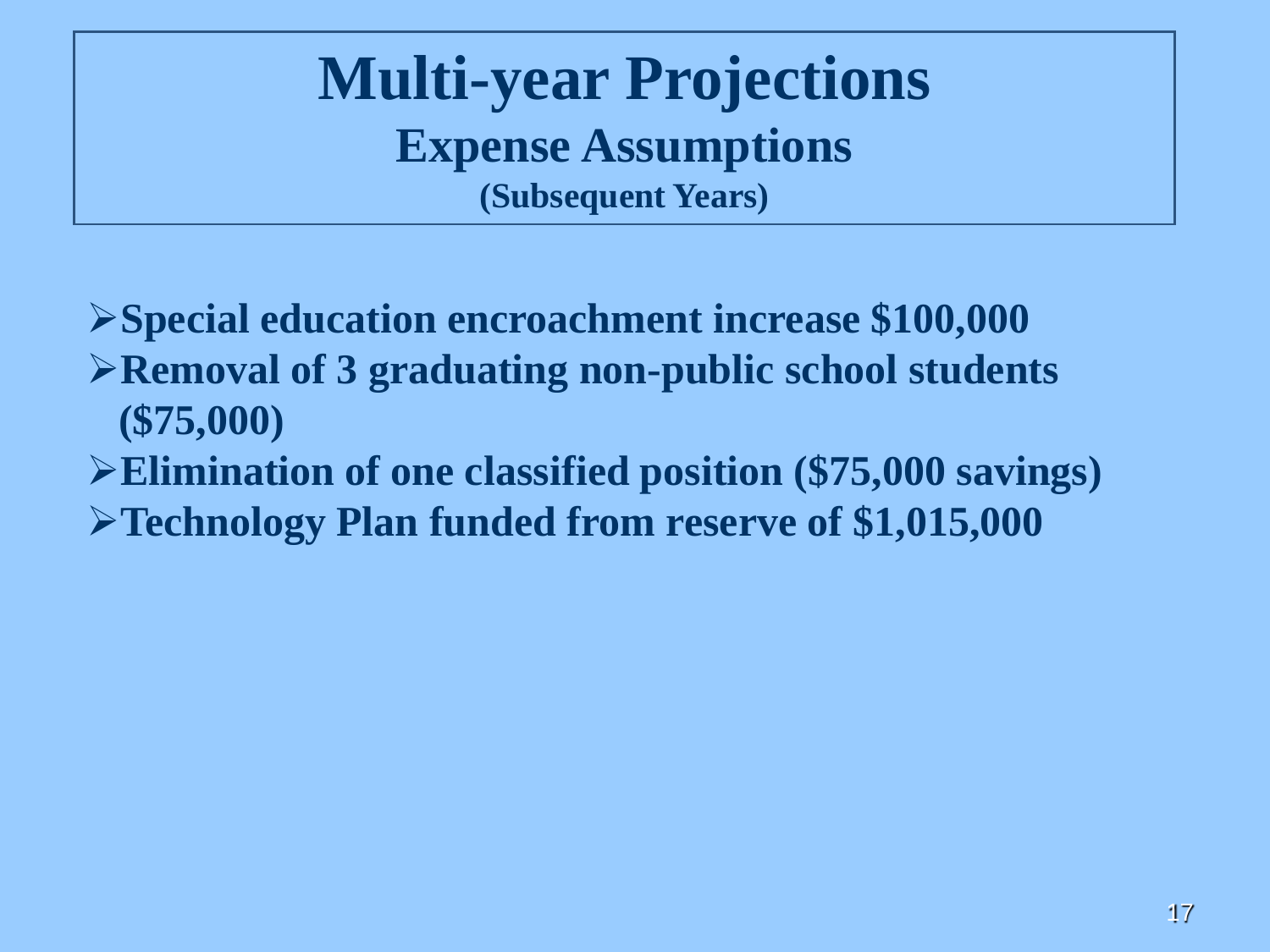## **Multi-year Projections Expense Assumptions (Subsequent Years - Continued)**

- **2017/18 Salaries and Employee Benefits** 
	- **1.3% Certificated step and column costs**
	- **1.2% Classified step and longevity costs**
	- **0.7% Non-unit step and longevity costs**
	- **6.0% Increase in employee health and welfare benefits**
	- **LJEA step/column costs assume 1 teacher retiree savings**
	- **STRS pension increase 1.85% (from 12.58% to 14.43%)**
	- **PERS pension increase 3.55% (from 13.05% to 16.60%)**
- **Purchase ELA (K-2) workbooks annually - \$67,000**
- **Expense increased by Consumer Price Index of 2.8%**
- **Special education encroachment increase \$100,000**
- **Technology Plan funded from reserve of \$1,015,000**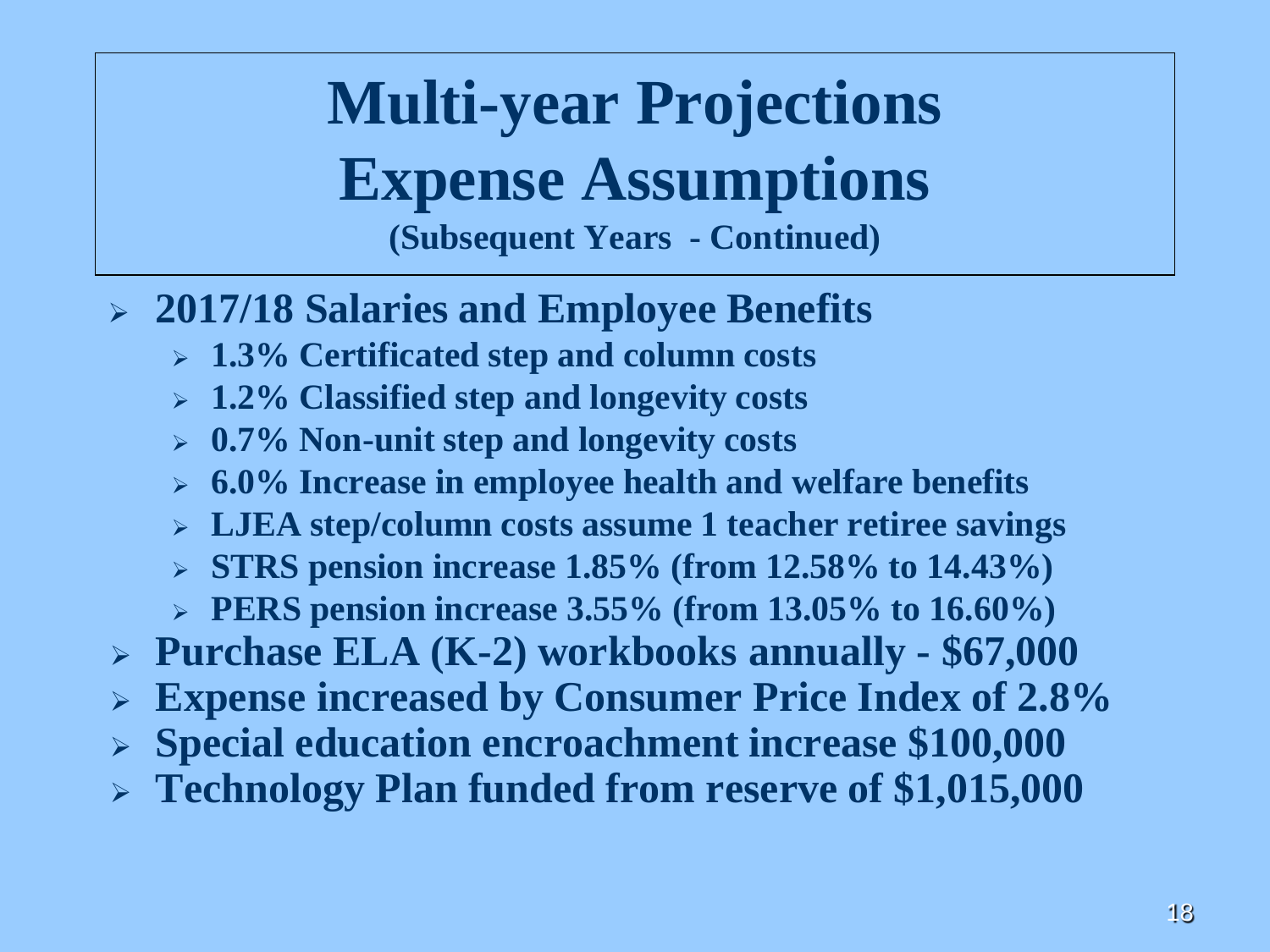## **Multi-year General Fund Summary (5% Reserve Level)**

|                                       | 2015/16 First<br><b>Interim</b> |              | 2016/17<br><b>Projected</b> |            | 2017/18<br><b>Projected</b> |            |
|---------------------------------------|---------------------------------|--------------|-----------------------------|------------|-----------------------------|------------|
| <b>Total Revenue and Transfers In</b> | $\mathfrak{P}$                  | 29,075,270   | $\boldsymbol{\theta}$       | 28,280,270 | $\mathfrak{P}$              | 29,096,270 |
| <b>Total Expenditures &amp; Outgo</b> | \$                              | 28, 242, 451 | $\boldsymbol{\theta}$       | 28,384,555 | $\mathfrak{P}$              | 29,454,555 |
| <b>Change in Fund Balance</b>         | \$                              | 832,819      | \$                          | (104, 285) | \$                          | (358, 285) |
|                                       |                                 |              |                             |            |                             |            |
| <b>Beginning Balance</b>              | \$                              | 3, 133, 159  | $\boldsymbol{\mathsf{S}}$   | 3,965,978  | $\boldsymbol{\theta}$       | 3,861,693  |
| <b>Ending Balance</b>                 | \$                              | 3,965,978    | \$                          | 3,861,693  | \$                          | 3,503,408  |
|                                       |                                 |              |                             |            |                             |            |
| <b>Components of Fund Balance</b>     |                                 |              |                             |            |                             |            |
| <b>Reserved Amounts</b>               | \$                              | 10,000       | $\boldsymbol{\mathcal{S}}$  | 10,000     | $\boldsymbol{\theta}$       | 10,000     |
| <b>Board Restricted (Technology)</b>  | \$                              | O            | $\mathfrak{P}$              | 1,015,000  | $\boldsymbol{\mathcal{S}}$  | 1,015,000  |
| <b>Economic Uncertainties</b>         | $\boldsymbol{\theta}$           | 1,412,123    | $\mathfrak{P}$              | 1,419,000  | $\boldsymbol{\theta}$       | 1,473,000  |
| Designations-Gap Funding Uncertain    |                                 |              |                             |            |                             |            |
|                                       | \$                              | O            | \$                          | 640,000    | $\boldsymbol{\theta}$       | 1,580,000  |
| <b>Undesignated Amount</b>            | $\boldsymbol{\theta}$           | 2,543,855    | \$                          | 777,693    | $\mathfrak{F}$              | (574,592)  |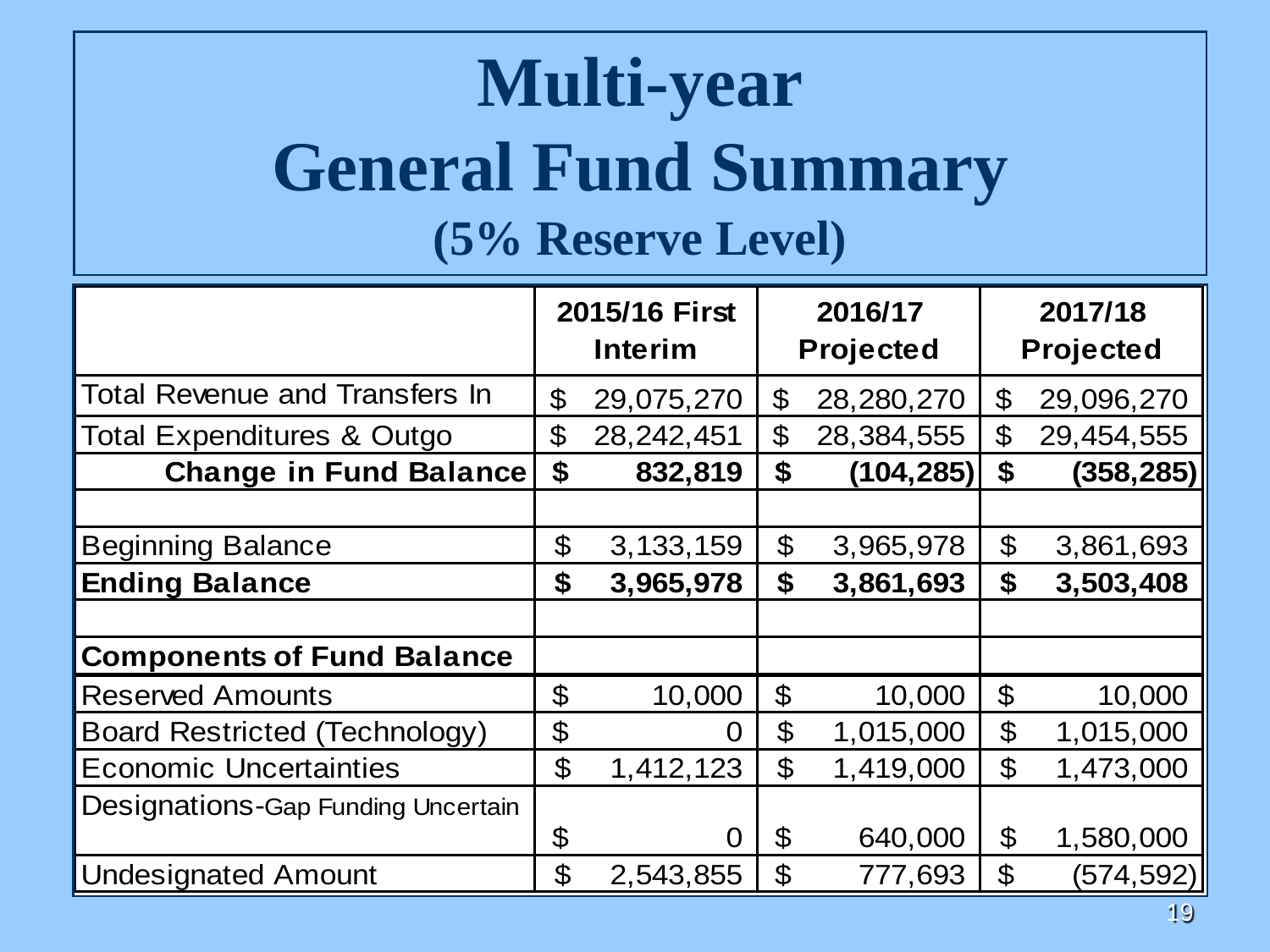# **Deficit Spending**

- **2015/16 deficit spending is "masked" by one-time mandate income of \$1,632,000 – deficit spending \$500,000 without this income**
- **If Department of Finance projections (COLA plus GAP) are accurate for future years, District will deficit spend in 2016/17 and 2017/18 due to the increased supplemental grant spending that must happen (currently reserved in fund balance)**
- **District is heavily reliant on 2016/17 and 2017/18 revenues to maintain minimum reserves and minimize deficit spending**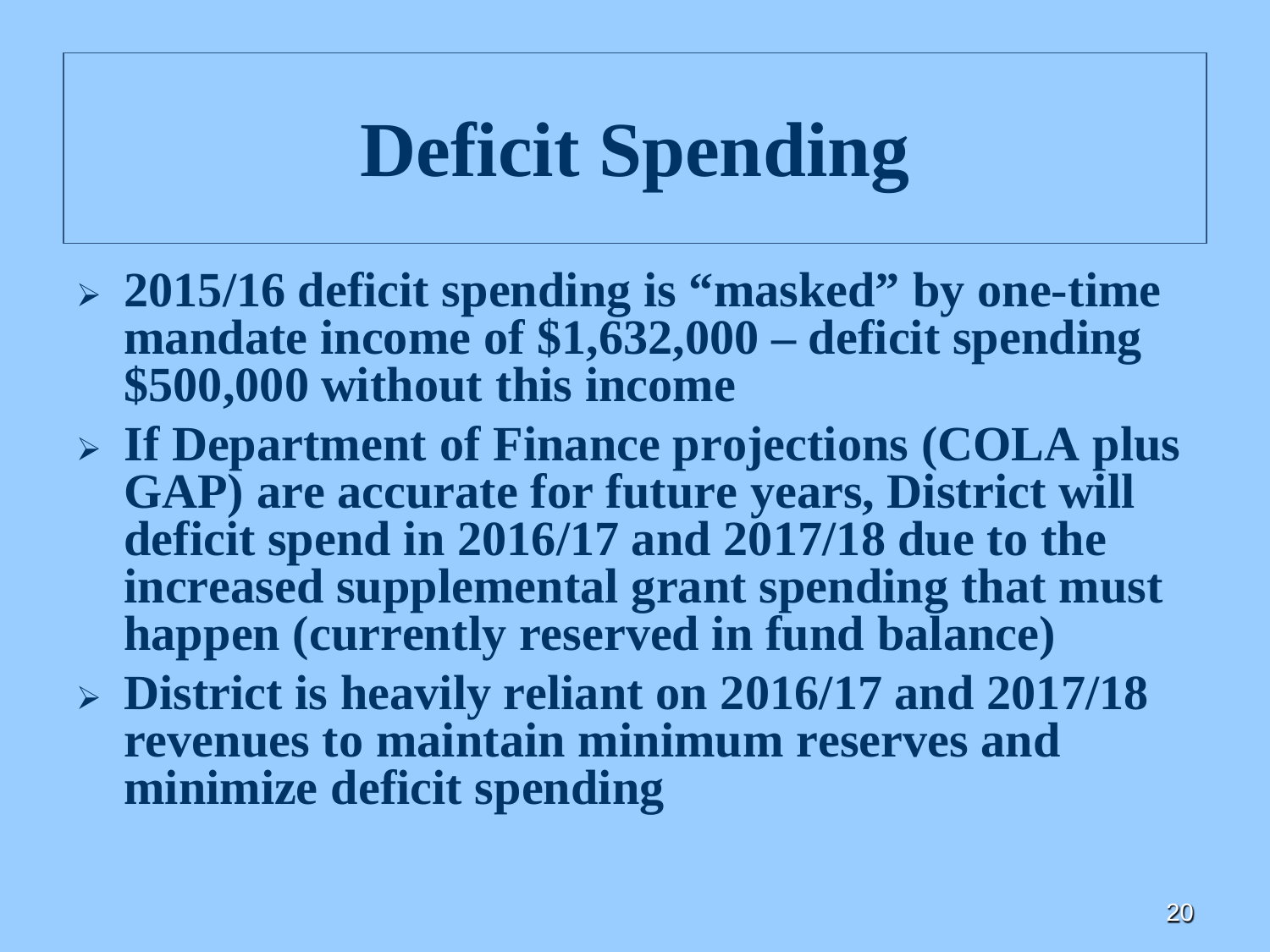# **Deficit Spending**

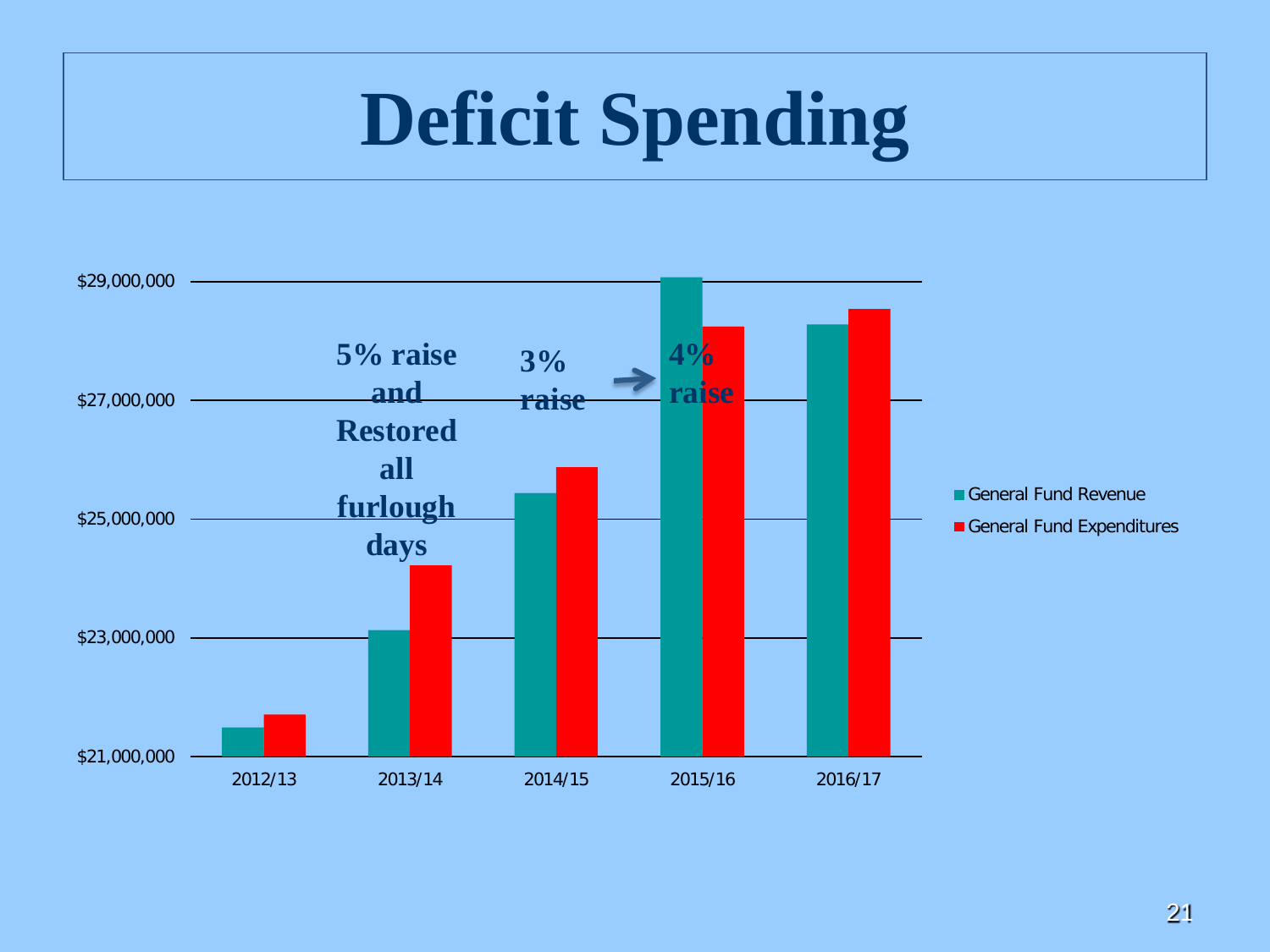## **Future Considerations….**

- **We will see state budget projections for 2016/17 in January 2016. How much COLA and GAP will be funded? Will more one-time dollars become available?**
- **Will the Governor provide funding for STRS and PERS increases passed onto districts?**
- **Will federal healthcare program ("Obomacare") cause cost increases? (Cadillac Tax, etc. not yet seen in premiums and not in multiyear projections)**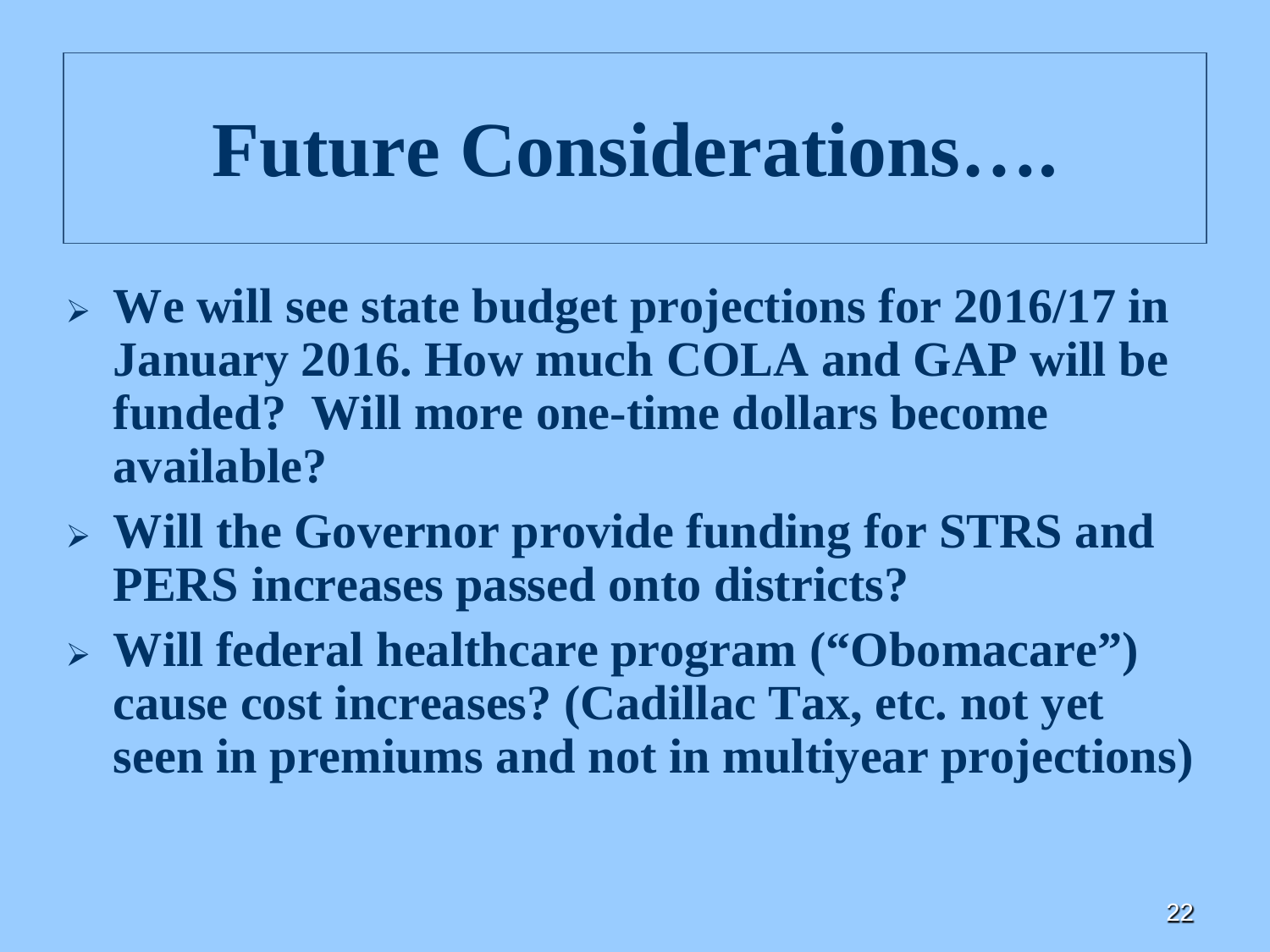## **Facilities**

- **District facilities are over 50 years old with no major modernization performed**
- **Facilities maintenance expenses continue to increase as facilities age**
- **Capital Facilities Fund (developer fees) will see an increase from two small residential developments during the next three to four years (Olita and Meadow Green attendance areas)**
- **State Deferred Maintenance funds were "flexed" in 2008/09 and have been rolled into the LCFF base along with other categoricals**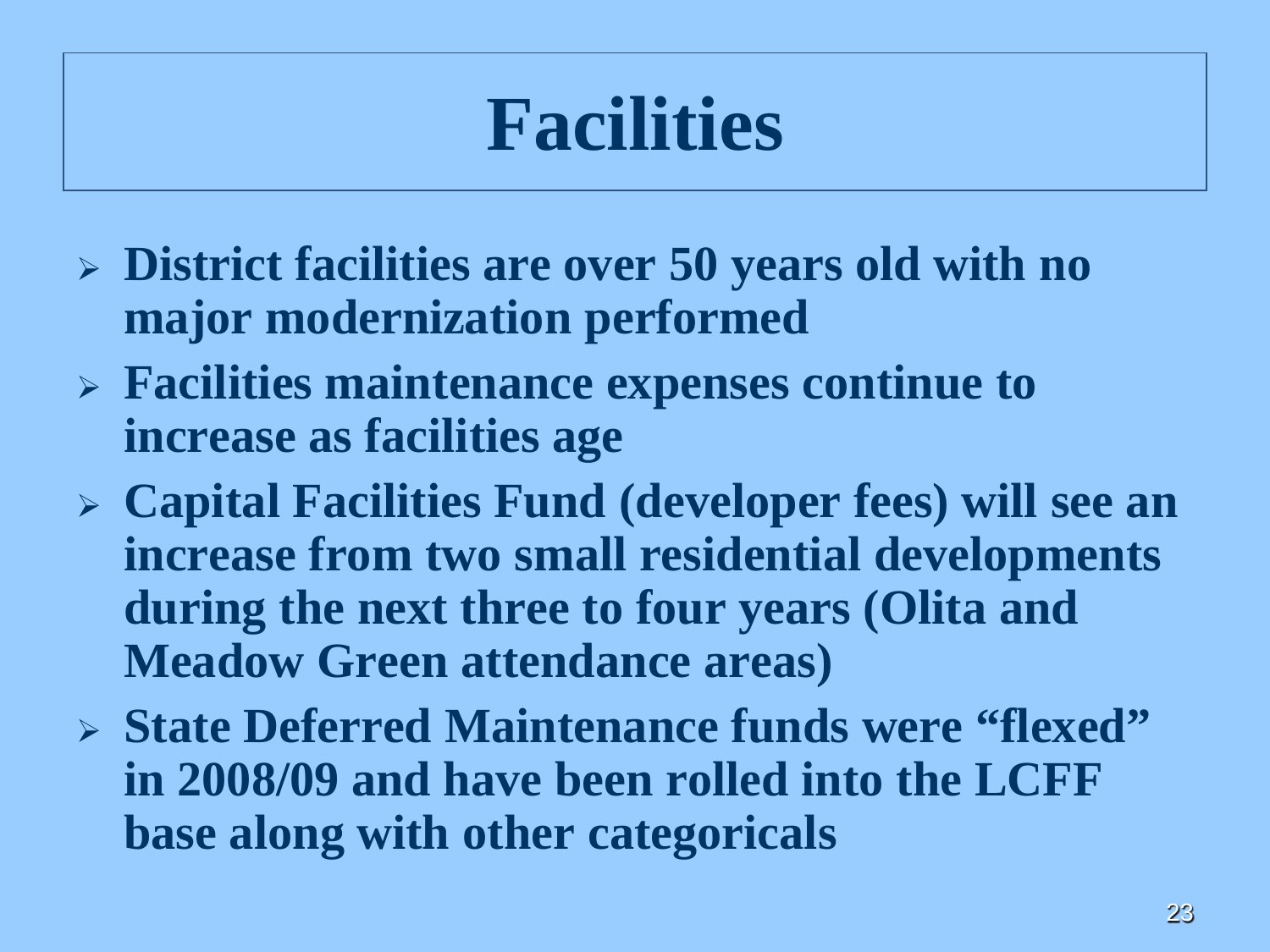## **Facilities (continued)**

- **Deferred Maintenance Fund reserves are exhausted; Special Reserve Fund is supporting these projects**
- **Special Reserve Fund remains a funding source for capital projects**
- **Special Reserve Fund receives ongoing lease income and contains sale of property funds**
- **The routine repairs for plumbing, windows, doors, roof leaks, phones, computer cabling, clocks and bells, grounds, concrete repair are reliant on the General Fund**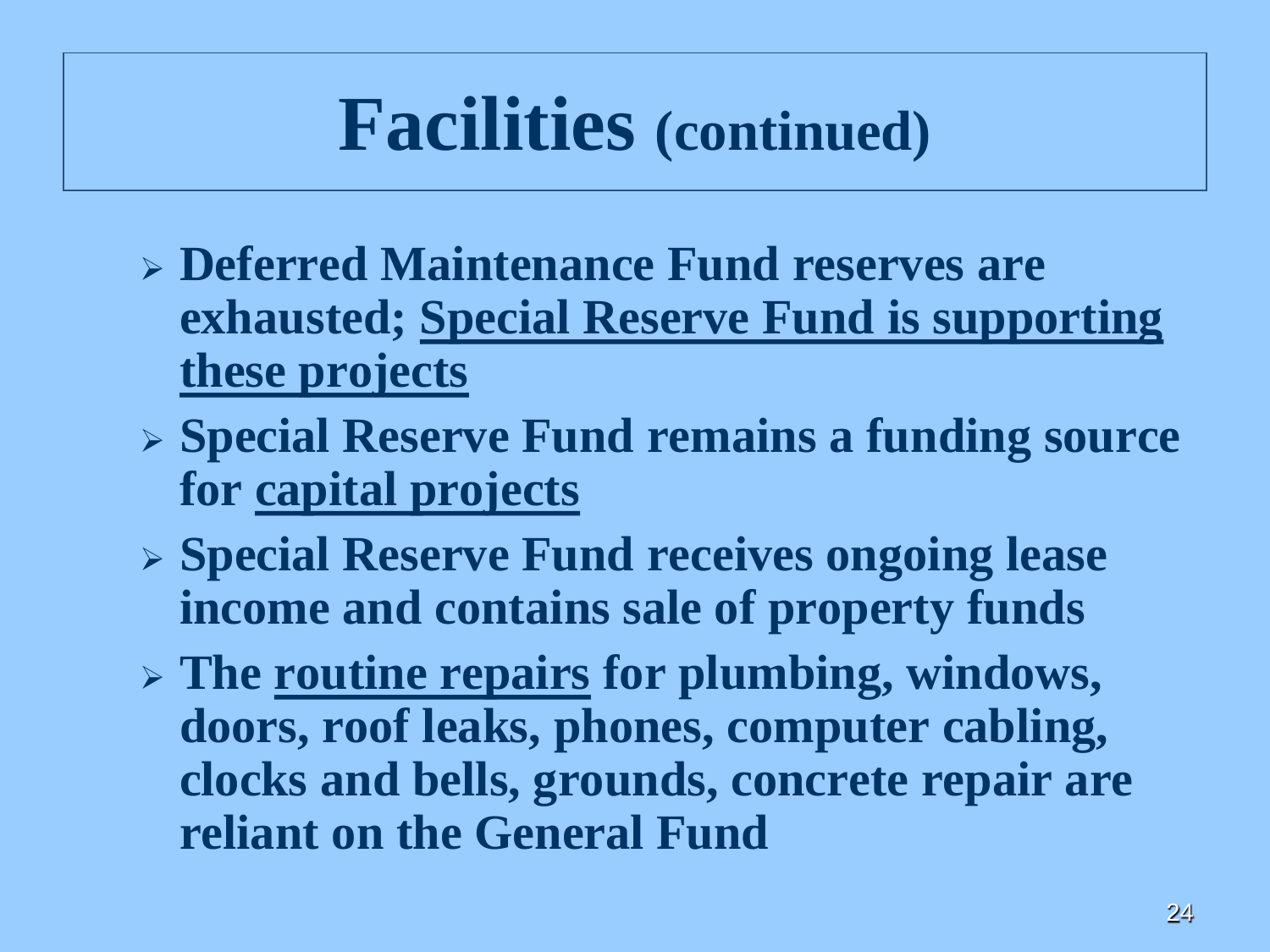# **Special Reserve Fund**

- **Renegotiated leases will generate revenues each year for many years**
- **High cash reserves allows payroll loans to the General Fund (\$2 million this year and last year due to state deferrals), avoiding costly TRANS issuance**
- **Supports Deferred Maintenance Fund expenses for maintaining our buildings**
- **Funds facility related projects such as facility needs analysis, property related legal expenses, small and large capital projects (VOIP phone system districtwide and wireless system at Rancho Starbuck are examples)**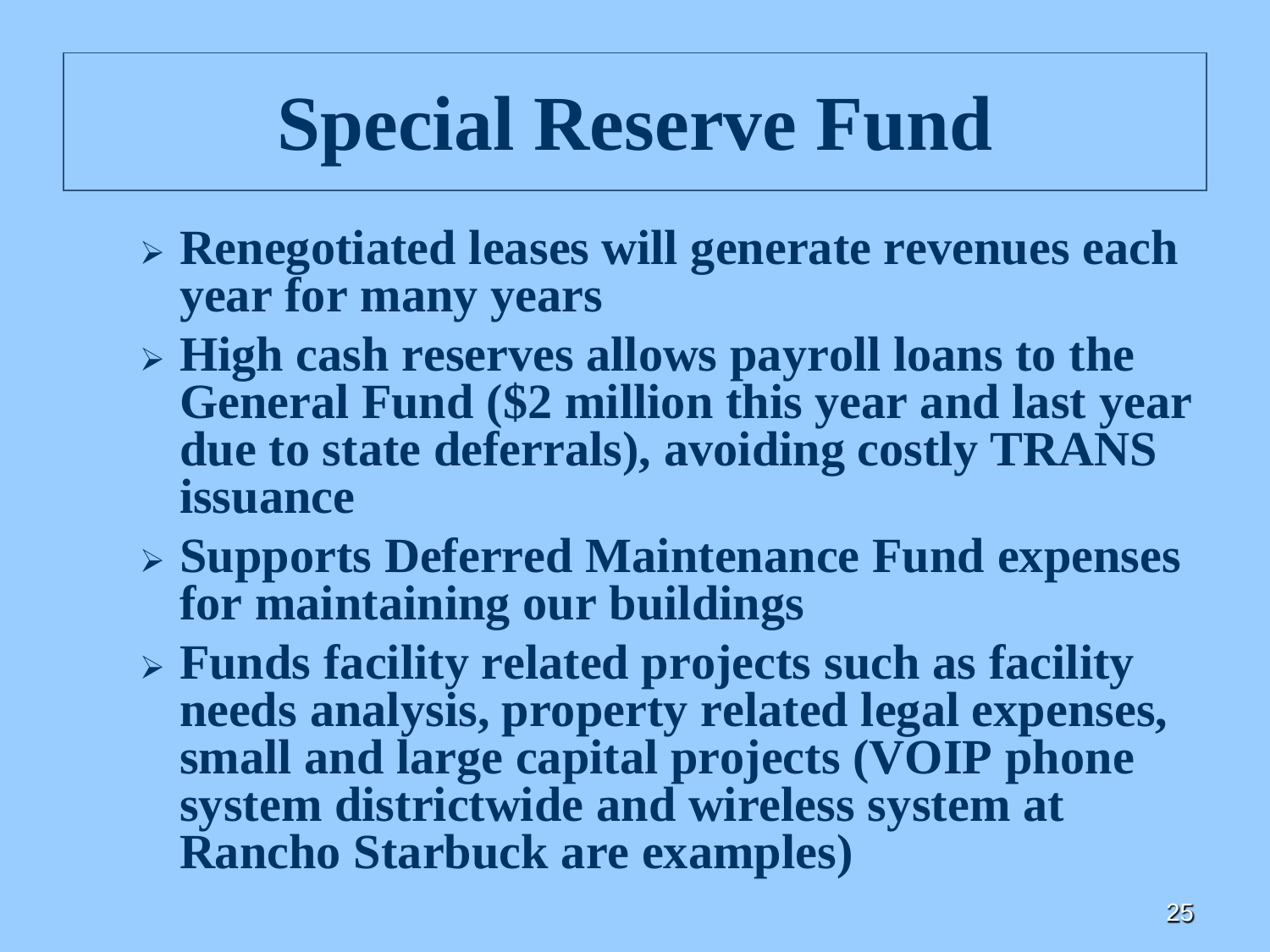# **Nutrition Funds**

- **Planned deficit spending remains this year to reduce reserves to the federal requirement of three months operating expenses**
- **Some kitchens have received new equipment and/or counter tops**
- **A new delivery truck experienced manufacturer delays and will be re-ordered**